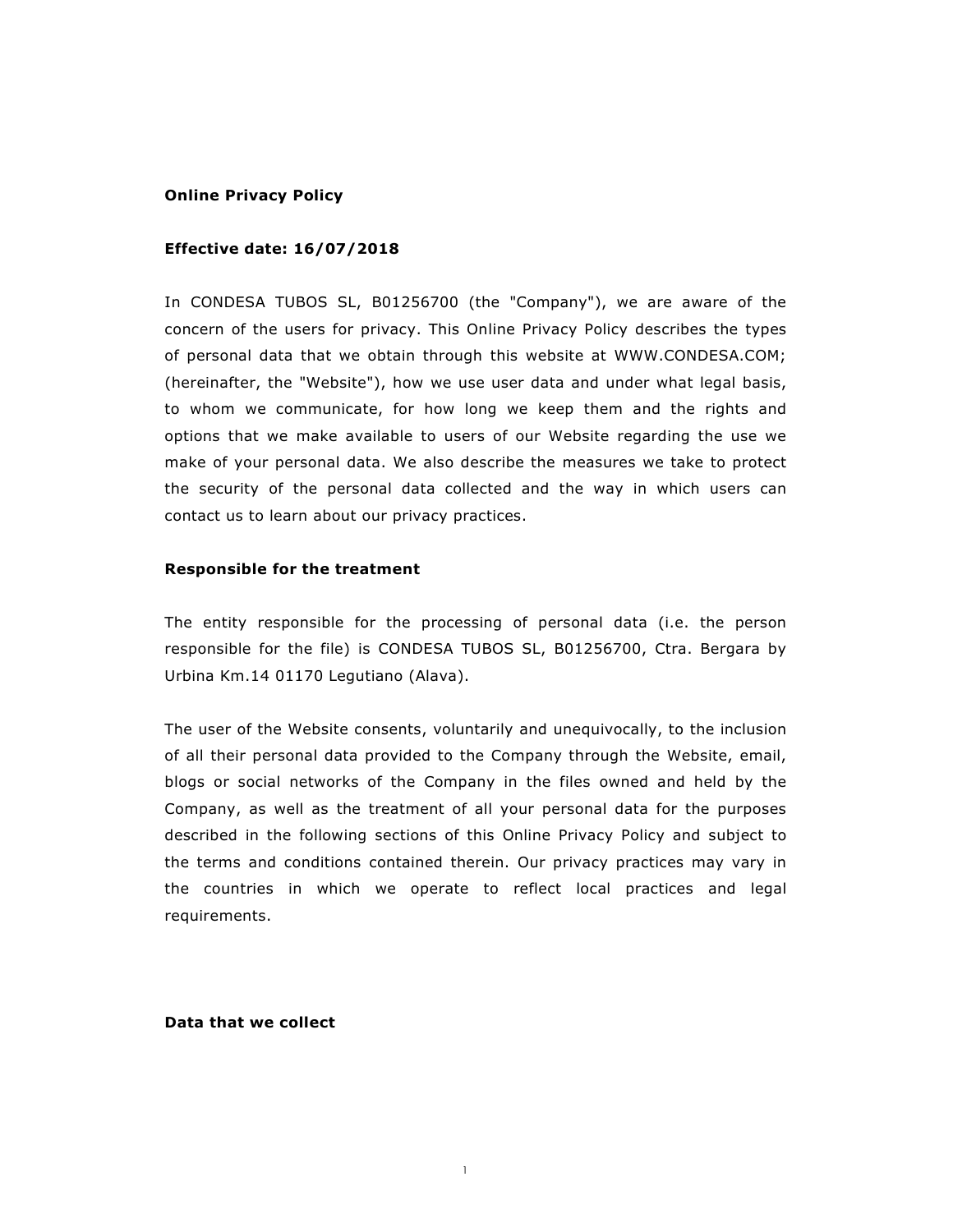Through our Website, we collect certain data, including personal data. Among the types of personal data, we may collect the following:

- Contact information (such as name, ID, mailing address, email address,

phone number, curriculum vitae, academic background and professional experience)

# **How we use the data we obtain and on what basis we treat them**

The data we collect can be used for the following purposes:

 Respond to the entry of applications for participation in a selection process or when submitting self-candidacies; in which case, the legal basis of the treatment will be your consent to fill in the CV form or application CV on the website.

We will treat the data that you provide us with to include you in a possible process of personnel selection and to carry out the evaluation of your curricular competences. The data we collect and treat are those necessary to identify you in our systems and those related to your curricular, labour and competency profile information.

 In case of any change in your data, please inform us to keep your data properly updated. If this update does not occur, we will proceed to delete your personal data once one year has elapsed. If your application has been included in a selection process, your data will be deleted once three years have elapsed since the selection was completed.

The CV can be assigned to other CONDESA companies if their profile is compatible with another job available.

- Respond to the user's queries, in which case the legal basis of the treatment will be their consent when formulating their query;

- Customize the preferences and visits to our Website of our users and offer content adapted to their interests and the way in which they navigate and interact with our Website, in which case the legal basis of the treatment will be our legitimate interest in improving the services offered in our Website;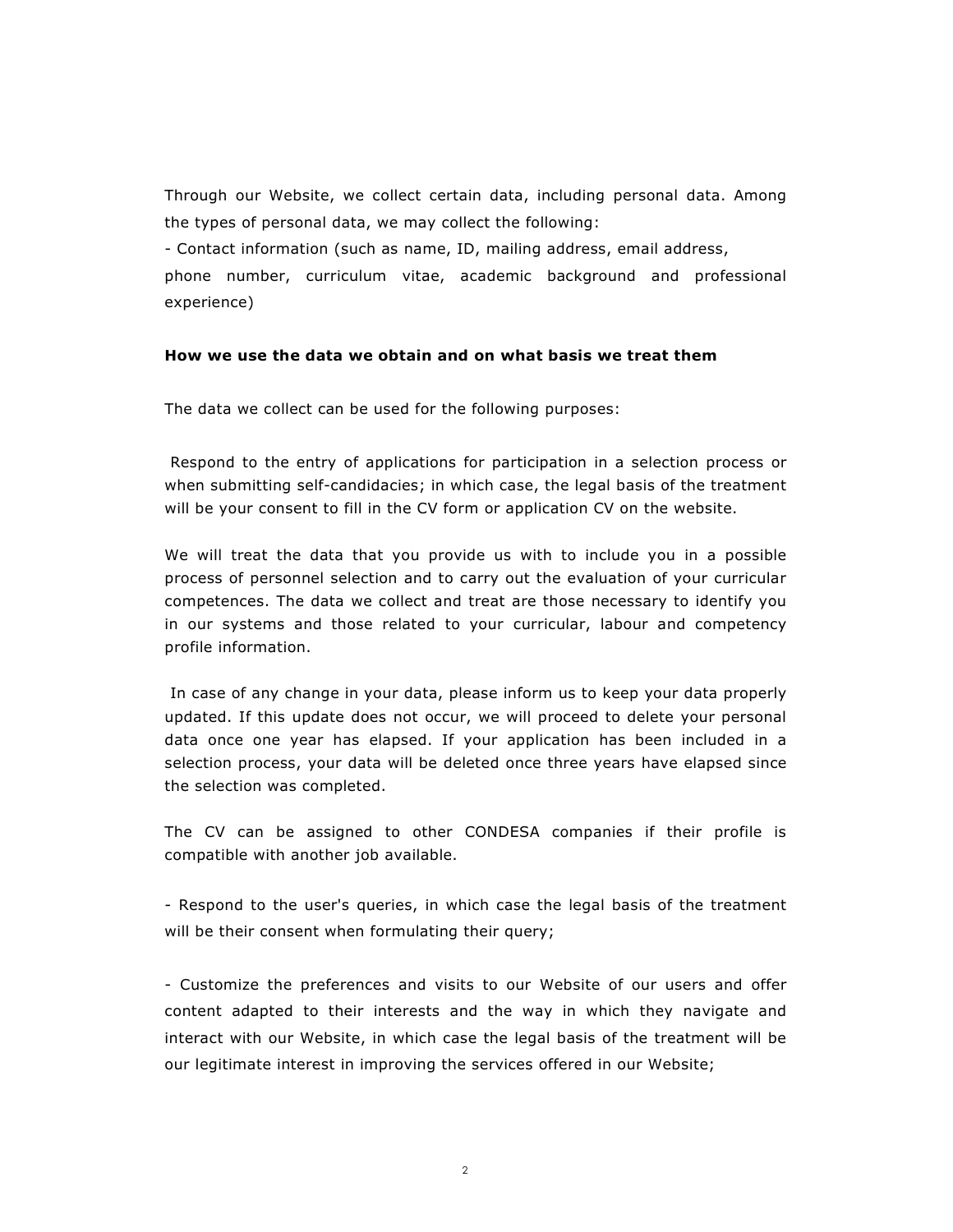- Operate, evaluate and improve our business (including the development of new products and services, the management, improvement and analysis of our products, services, business and the Website, the management of our communications and development and other internal functions), in which case the legal basis of the treatment will be our legitimate interest in improving the services offered on our website; and

- Comply with and enforce the applicable legal requirements, the corresponding regulations of the sector, contractual obligations and our policies, in which case the legal basis of the treatment will be compliance with the previous legal obligations.

If we are going to use your personal data in a manner other than that described above, we will notify you in a specific way at the time of collecting them.

# **Data Retention**

The Company will keep the personal data of the users only during the time necessary for the realisation of the purposes for which they were collected, while not revoking the consents granted. Subsequently, if necessary, the information will be blocked by the legally established deadlines.

Once the relationship with you has been terminated, or your right of withdrawal has been exercised, your data will be retained, duly blocked, to the extent necessary for the Company's liability, at the disposal of judges and courts, the Public Prosecutor's Office or the Competent Public Administrations, for the requirement of the responsibilities derived from the treatment for the term of prescription of the same ones (with general character, six years as far as the accounting documentation).

### **Information We Share**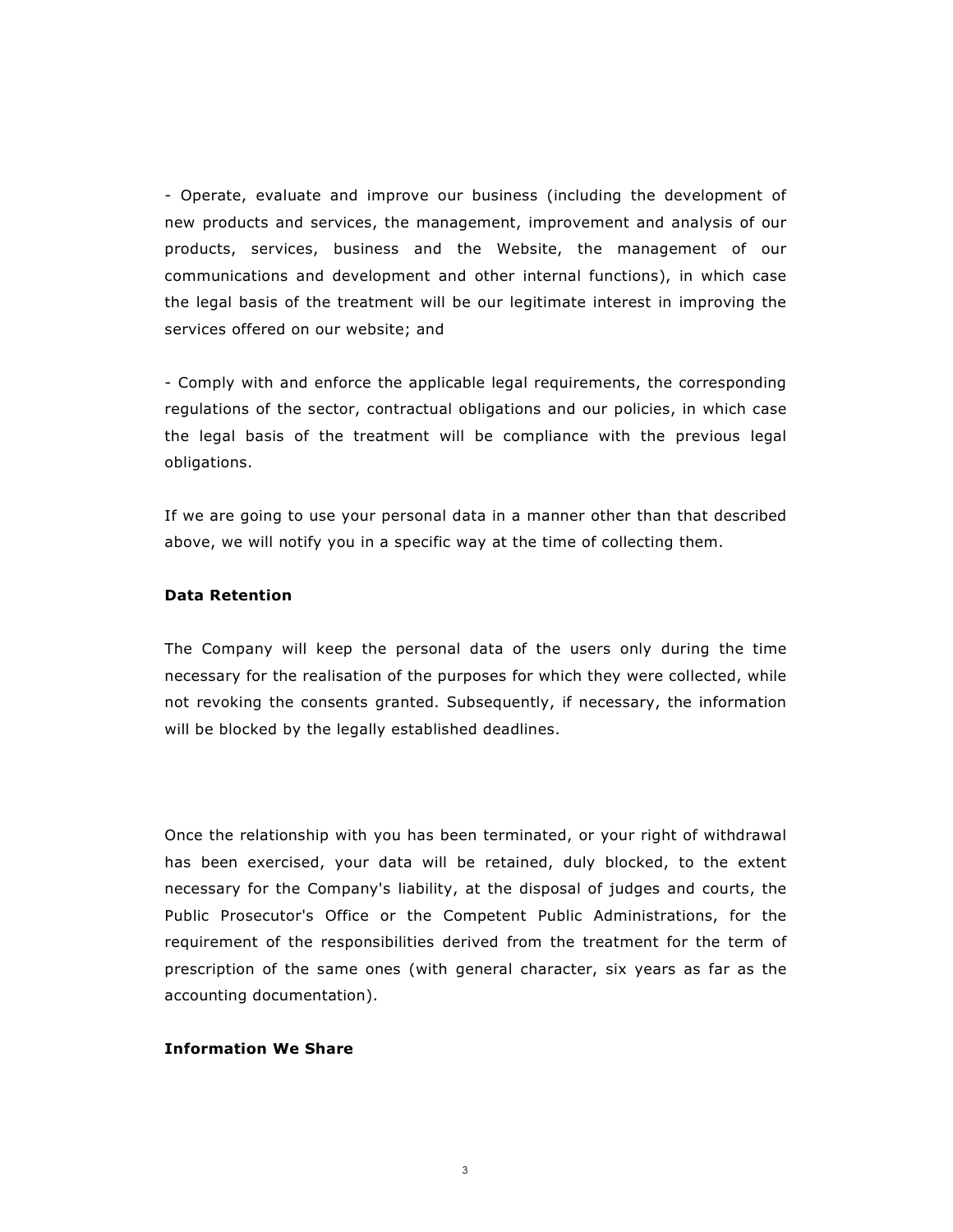The personal data collected through the Website may be communicated to companies of Grupo Condesa for administrative and internal management purposes. In addition, we may disclose personal data of users (i) if we are required to do so by law or within the framework of a legal proceeding, (ii) to law enforcement or other public officials when they legitimately request it, (iii) when we consider that such disclosure is necessary or convenient to avoid physical damage or economic losses, or (iv) in the framework of an investigation of fraudulent or illegal activities, or that are presumed fraudulent or illegal. We reserve the right to transfer personal data of users in the event of sale or transfer of all or part of our company or our assets (including cases of restructuring, dissolution or liquidation) by applicable regulations.

### **The Rights and Elections of the User**

We offer you different options regarding the personal data that we collect from you through the Website. To update your preferences, delete your personal data from our mailing lists or apply, please contact us as indicated in the section entitled "How to Contact Us" of this Online Privacy Notice.

To the extent that this is provided by law of its jurisdiction and in the terms provided in it, you may exercise your rights of access, rectification, deletion and opposition, as well as limitation to the processing of their data and portability thereof, sending us a written communication as indicated in the section "How to Contact Us" of this Online Privacy Notice. To the extent provided by law, you may revoke the consent previously granted or oppose at any time, for legitimate reasons, to the processing of your personal data, by contacting us in accordance with what is indicated in the section "How to Contact us "of this Online Privacy Notice, and we will apply your preferences in the future.

# **Data Transfers**

Your personal data collected through the Web will not be transferred to other countries.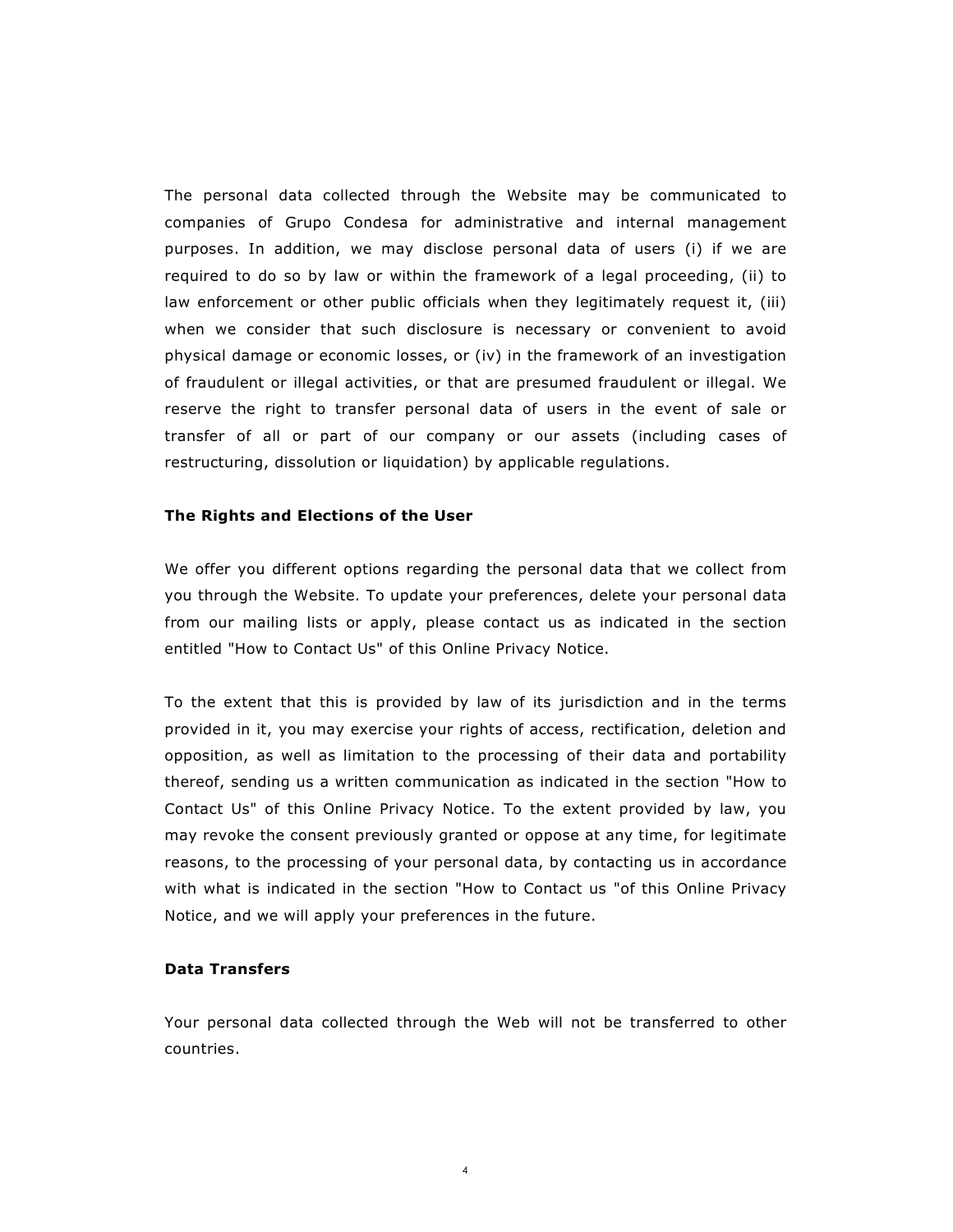#### **How We Protect Personal Data**

We maintain administrative, technical and physical protection measures designed to protect the personal data that the user provides us against their destruction, loss, alteration, access, communication or accidental, illegal or unauthorised use.

#### **Links to Third-Party Websites and Plug-Ins**

Our Website may contain links to third-party websites for convenience and user information. These websites may be operated by companies that are not linked to us. Usually, the linked websites have their privacy policies or notices, which we recommend that the user read strongly if they visit any of these linked websites. We assume no responsibility for the content of websites that are not linked to us, nor for the use made of such websites, or the privacy practices of them. The plug-in providers included on our website, such as social plug-ins, can use automated means to collect personal data about the use of the Website by users and their interaction with said elements. The collection of such personal data will be subject to the privacy policies or notices of the providers of the plug-ins and not to this Online Privacy Notice. To the extent permitted by the applicable law, we do not assume responsibility for the data protection practices of such providers.

#### **Updates to our Privacy Notice Online**

This Online Privacy Notice (including any attachments to it) may be subject to periodic updates and without prior notice to reflect the changes introduced in our practices regarding personal data. In the case of substantial changes, we will notify you using a visible notice on our website, indicating in the upper part of the Online Privacy Notice the date of its last update and, when legally applicable, we may request your consent again.

# **How to Contact Us**